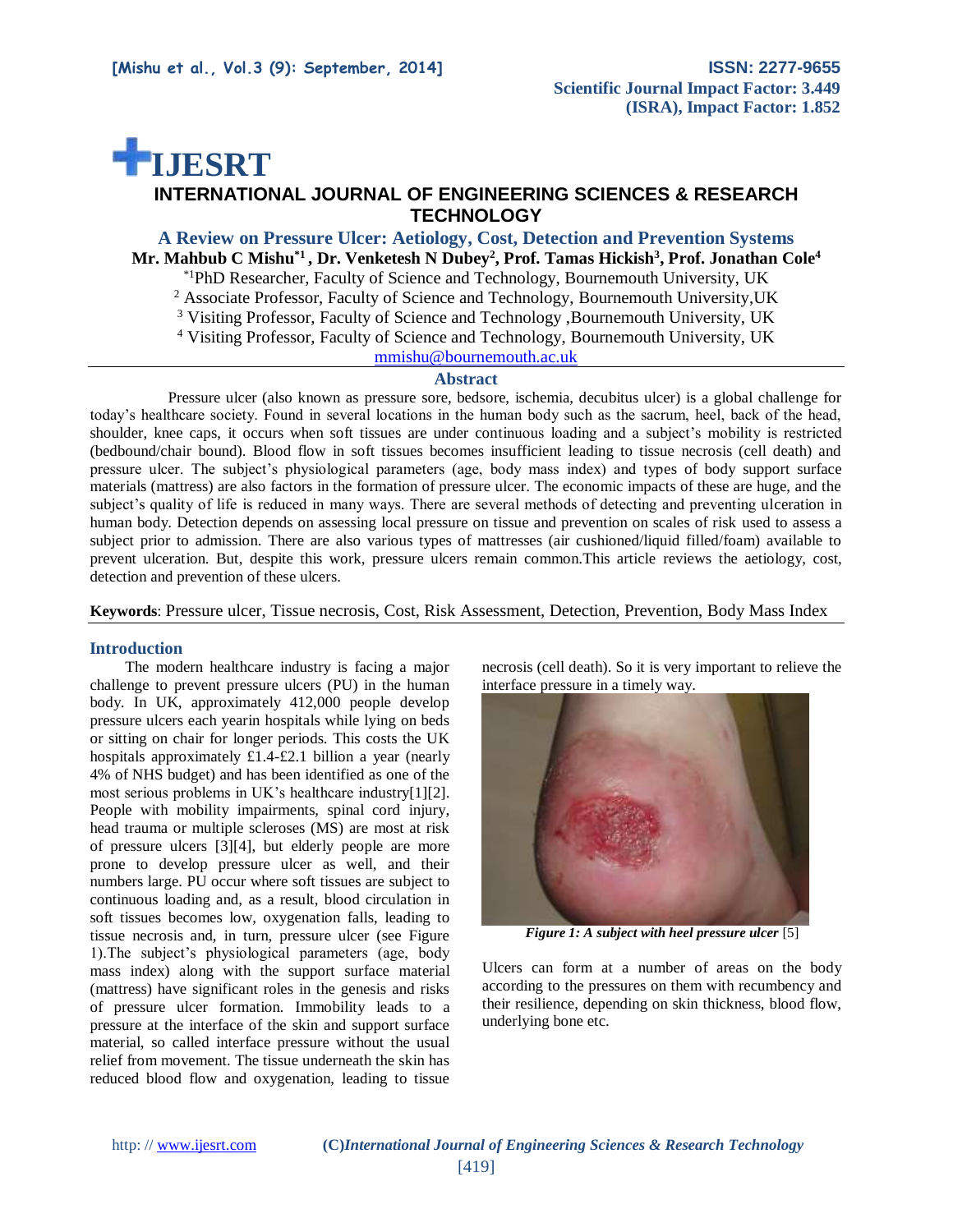

*Figure 2: common pressure points in human body* [6]

### **Aetiology of pressure ulcer**

According to the European Pressure Ulcer Advisory Panel (EPUAP)[5], Pressure Ulcer can be classified in four different stages such as:

**Stage 1:Non-blanchable erythema** refers the intact skin with non-blanchable redness of a localized area usually over a bony prominence. The reddened area remains red after the pressure is relieved. The area may be painful, firm and warmer as compared to adjacent tissue.

**Stage 2: Partial Thickness**, in this stage a shallow open red pink ulcer is visible due to the partial thickness loss of the dermis. It can also be represented as an open serum-filled/sero-sanginous filled blister. A shiny/ dry shallow ulcer results without any slough or bruising.

**Stage 3: Full thickness skin Loss:** In this stage the ulcer worsens, with full thickness skin loss and tissue necrosis results in skin and subcutaneous tissue but not through bone tendon or joint capsule.

**Stage 4: Full thickness tissue loss:** Full thickness tissue loss with exposed bone, tendon or muscle. Slough may be present and there may be undermining and tunnelling. The depth of Stage 4 pressure ulcers varies by anatomical location. Stage 4 ulcers can extend into muscle and/or supporting structures (e.g., fascia, tendon or joint capsule) making superimposed infection, osteomyelitis or osteitis, likely, see Figure 3.



*Figure 3: Different stages of pressure ulcers according to EPUAP* [5]*.*

The aetiology of pressure ulcer also depends on other measures such as the properties of skin, subject's body mass index, age, blood flow in tissues. These measures are discussed below more elaborately.

#### **A. Biological Properties of skin & soft tissue**

The skin is the outer cover of the human body and offers strength and stiffness to oppose external mechanical loading as well as insulation, sensation and temperature regulation. In order to perform these tasks, it is very important to have mechanical stability and mechanical flexibility of skin. The epidermis is relatively nonvascular [7] and its main function is protection. The dermis contains the blood vessels. Within these layers lie large amounts of collagen, a protein which provides much of the body's structural support and which holds our body together with strength and elasticity [8]. The subcutaneous fat layer acts in part to allow some shearing forces and to cushion forces directly applied, though this subcutaneous layer does not have major tensile strength. For disease like pressure ulcers, the collective response of all the skin layers is important. Figure 4 shows the skin overview with different layers.



*Figure 4: Schematic of soft tissue Layers* 

http: // [www.ijesrt.com](http://www.ijesrt.com/) **(C)***International Journal of Engineering Sciences & Research Technology*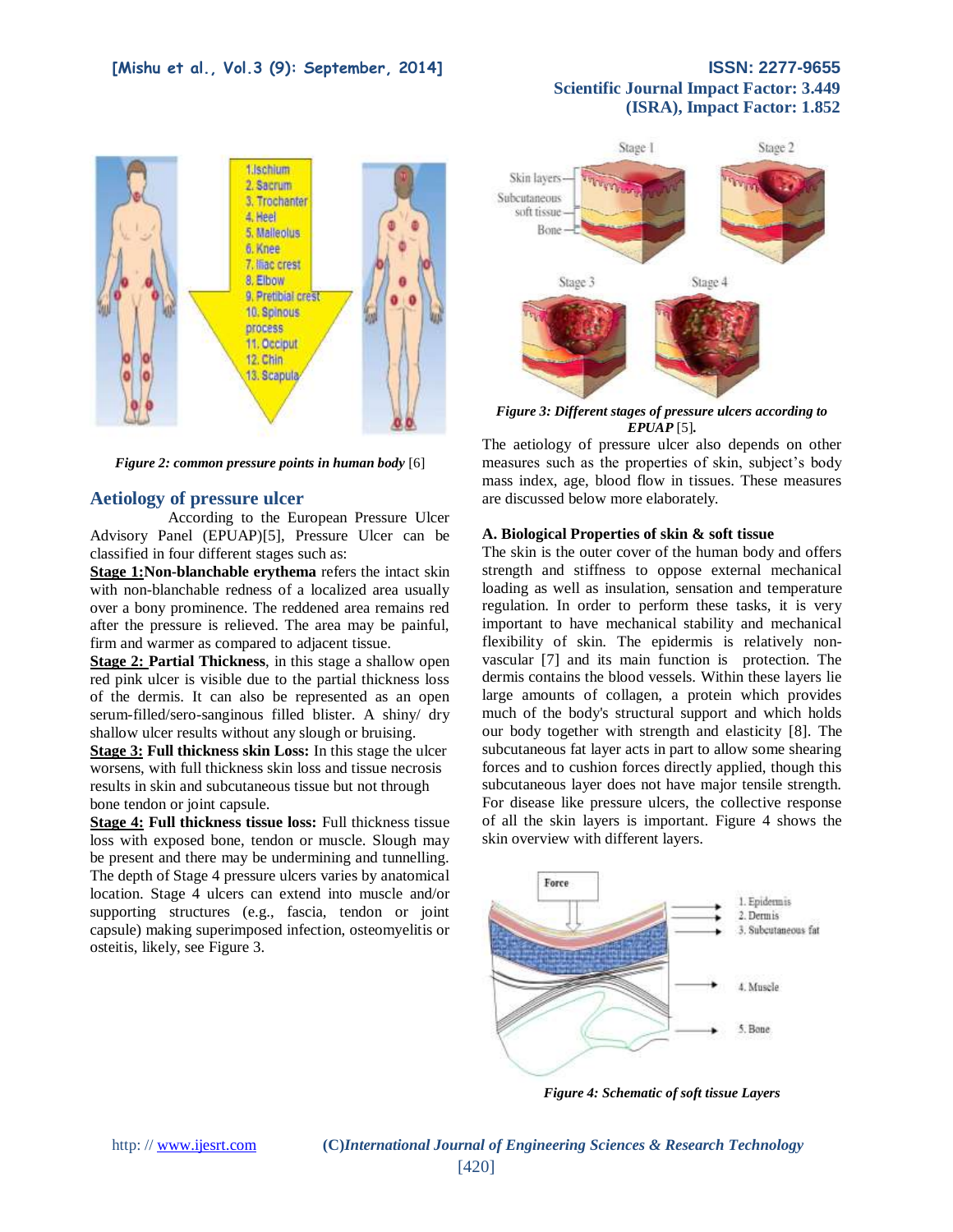The pressure distributing properties of muscle are good[9] but the subcutaneous tissue and particularly muscle is more susceptible to pressure induced injury than the epidermis[9], [10]. External forces have differing effects on the different tissue layers, which in turn have differing resilience. And of course some body parts are more susceptible because of the forces they meet and because of the relation between skin, subcutaneous tissue and bone. In additionas we age the collagen content of the dermis is decreased and elasticity is loss, leading to less resilience to pressure. [11].

#### **B. Subject's body mass index and age**

Body mass index has relevance in the development of ulcers, since these are more likely to occur in areas where there is little tissue and fat between the bone and skin. If a person is malnourished, there is also less cushioning between the bony surface and the skin [12].Another factor is age, since with this; Also the skin gets dry. Patients aged over 65 are more susceptible to develop pressure ulcers and it has a great deal of correlation with the skin [13].The changes in skin function and structure mentioned above, along with risks that occur in overall health and functional capability can put elderly patient at a high risk for developing pressure ulcer.

#### **C. Blood flow**

Blood flow is a major factor in the formation of pressure ulcers. When it is reduced, oxygenation to the tissue falls. Blood flow, in turn, relates to the patient's systemic blood pressure since once local pressure in a tissue exceeds arteriolar pressure, blood flow to that particular region stops[14][15]. This is known as "localized ischemia" [16]. An important factor in the skin is the rate of blood flow in different areas of the body. For example, sacral blood flow is higher than over the gluteus maximus[17][16]. This is important because when blood flow is decreased from an increase in external pressure there is more damage to the sacral; thus correlating to more incidences of pressure ulcers in the sacral region than the gluteus maximus[16].Tissue below the skin breaks down due to anoxia (the lack of oxygen) and lack of blood flow, see Figure 5.

# **Scientific Journal Impact Factor: 3.449 (ISRA), Impact Factor: 1.852**



*Figure 5: Pressure ulcer development over time.*

### **The Economic impact of pressure ulcer**

A report by Peter J Franks[18]showed that a hospital would spend  $\epsilon$ 901,000 to  $\epsilon$ 1,614,000 per year. If the prevention strategy in the care of patients is included then the cost will be increased at  $\epsilon$ 3.794.000 [18][19]. The standard cost per person for the different stages of pressure ulcer has been estimated at  $E1,489$  for stage I, €6,162 for stage II, €10,238 for stage III and €14,771 for stage IV. In UK, the number of people who develop PU annually has been estimated as 140,000 for stage I, 170,000 for stage II, 50,000 for stage III and 50,000 for stage IV. In European Union (EU) the total annual cost of pressure ulcers was estimated yearly at  $\epsilon$ 214 million (stage I),  $\epsilon$ 1,047 million (stage II),  $\epsilon$ 544 million (stage III) and  $670$  million (stage IV). In Australia it is established by a research that a subject with pressure ulcer requires extra 4.31 days in hospital compared to other patients and the cost of this extra days were estimated as  $AUS28$  million ( $E170.7$  million) yearly[20]. In USA pressure ulcer cost the healthcare industry US\$11 billion yearly with the average cost for each subjectUS\$43,000. Also the length of stay in hospital is 3 times higher for the subject with pressure ulcer. Also around 14.8% of total population in USA develop pressure ulcer whereas around 20% of people develop pressure ulcer in Europe[21][22]. Figure 6 shows the population affected by pressure ulcer globally per year. Apart from the increased morbidity and having patients at risk of hospital based infections from extended stays in wards, PU add a huge economic cost to society.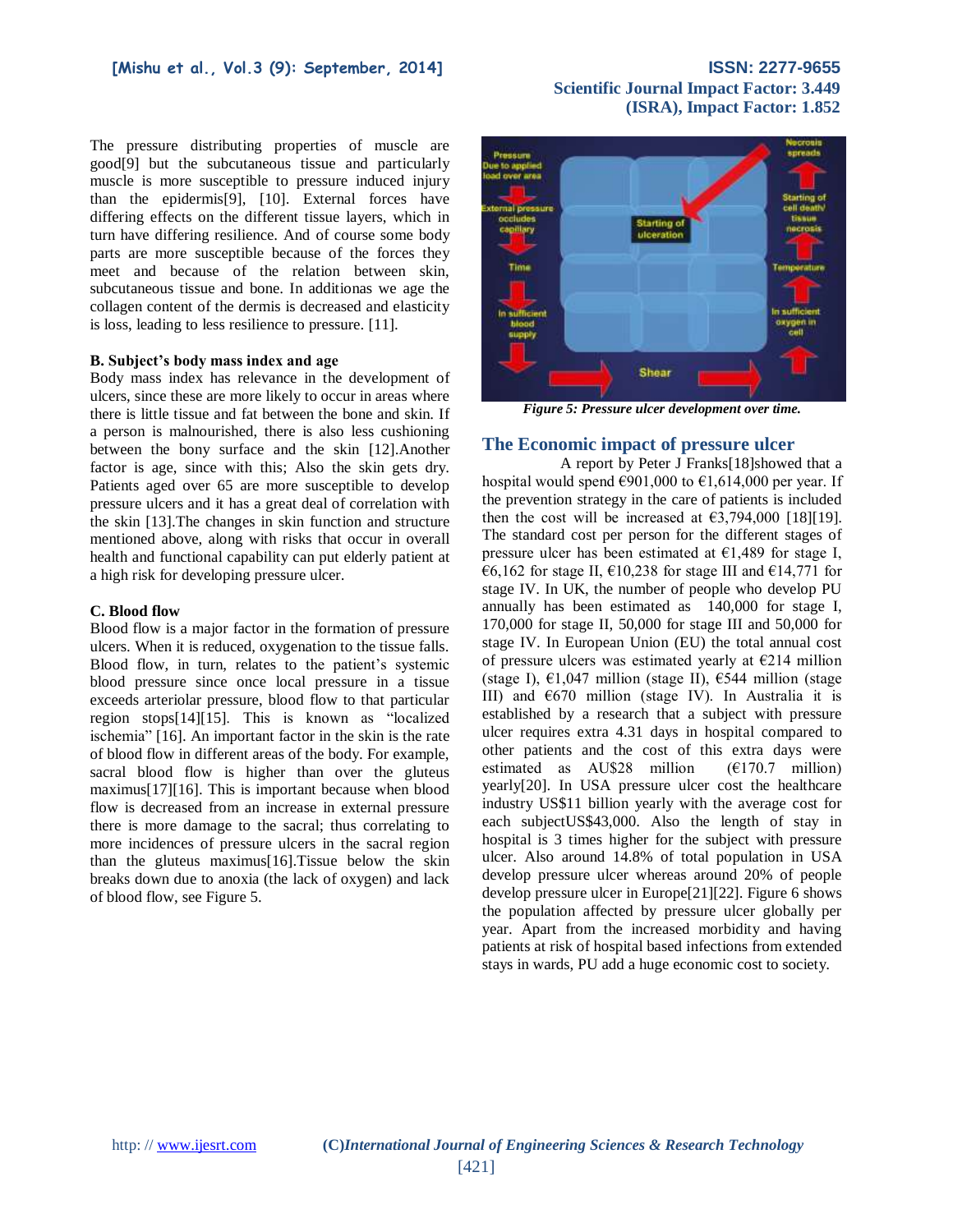

*Figure 6: Worldwide population affected by pressure ulcer*  [22]

#### **Pressure ulcer Detection Systems**

Given these clinical and economic imperatives, detection and prevention of PUs are of major importance. Prevention methods have focussed on risk factors and predictive models, whilst early detection has involved systems to measure pressures on patients' skin in vulnerable areas*.* These systems are either capacitive or piezoresistive and they measure external force only. Also load cell sensors, Carbon Nano coil (CNC), Metal strain gages are available for detection purposes. These technologies have both advantages and disadvantages, e.g. capacitive pressure sensors are susceptible to electrical interference due to its high impedance,metal strain gauges needs supplementary configuration to identify force[23].

In (Yip, M. et al., 2009)capacitive sensors are used to measure the external forceon the human body. The change of capacitance occurs over a small distance of place due to a separation of two conductive plates [24]. An example of capacitive pressure sensing established by Yip, M. is shown in figure 7.



# **Scientific Journal Impact Factor: 3.449 (ISRA), Impact Factor: 1.852**

#### *Figure 7: Parallel plate capacitor model with variable capacitance due to modulation of the dielectric thickness by the applied pressure* [24]

In figure 8, a schematic of capacitive sensor array is shown (described by [24]. The capacitors are arranged in 11 by 9 arrays. Each unit capacitance *C x y* in row x and column y depends on the pressure applied there. The array is scanned in every 81ms at a sampling frequency of 12-HZ. A 16-bit analogue-to-digital (A to D) converter is used to obtain results. The columns are multiplexed by using one 2:1 multiplexer per column. An array of capacitive pressure sensors is located under the patient's bed. The sensing is done by an analogue device. A low power microcontroller controls the measurement sequence. The digitized data is then transmitted to a computer via a USB interface using a chip. A Graphic User Interface written in visual basic is used to plot the data in real time and post processing is done in Matlab. In order to interface the electronics with the sensor sheet, a USB-powered PCB was designed and used.



Though the hysteresis of the capacitive system is recorded >10% but the limitation of this type of design includes sensor to sensor variations and drifting. Periodic re-calibration is required for individual sensor to overcome the drifting. Moreover, the wearing is complex and the power consumption is high in this type of design. Also this research does not show individual pressure induced in tissue and support surface.

Abraham et al, have designed a low cost, disposable mattress for non-invasive sleep and movement monitoring, see Figure 9. cPaper which is a nonwoven material is used to design the pressure sensing array using capacitive principles [25].The conductivity of a single ply cPaper area can be controlled by loading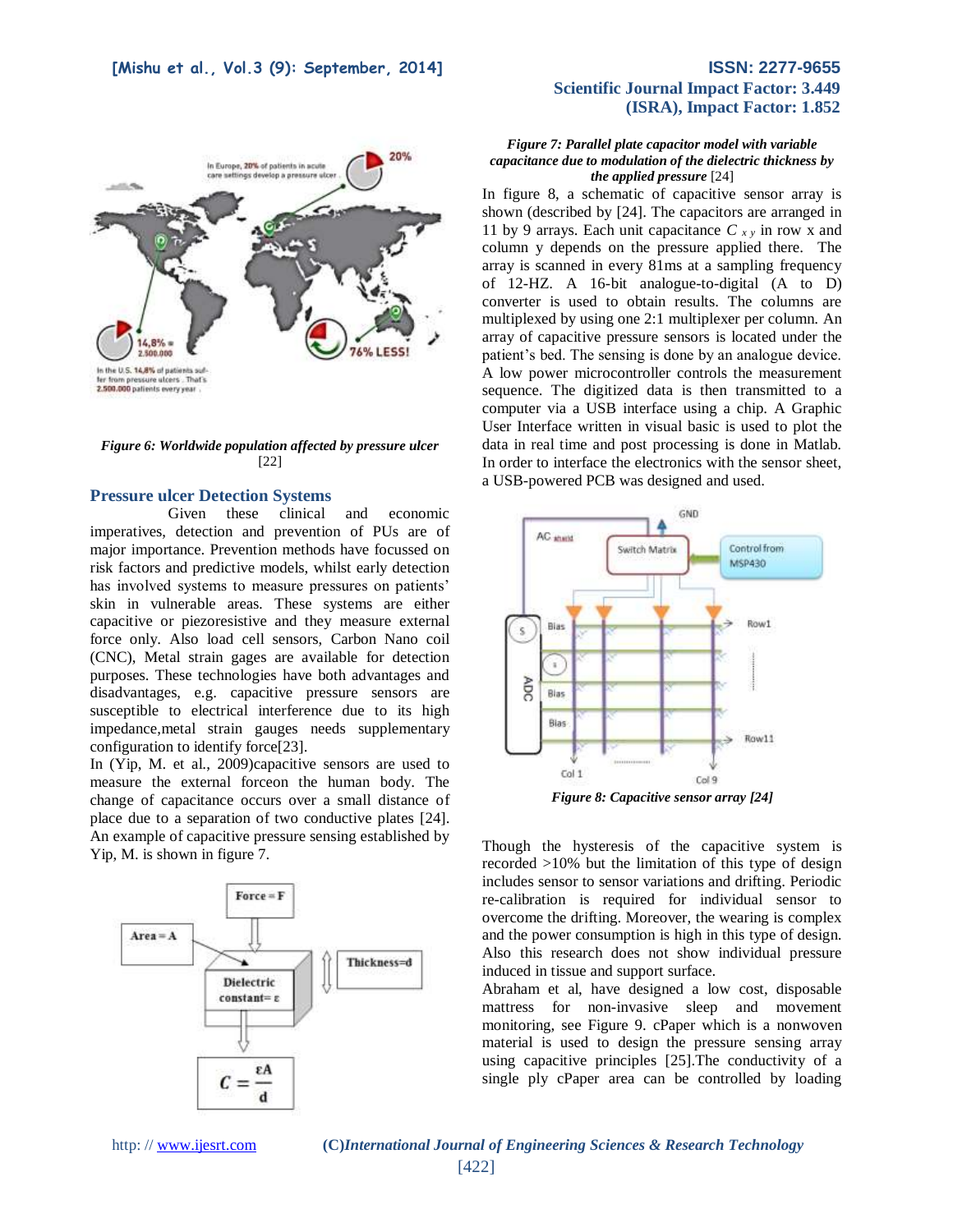# **Scientific Journal Impact Factor: 3.449 (ISRA), Impact Factor: 1.852**

carbon fibres at different concentrations onto the base area.



*Figure 9: 8x8 matrix pressure mat tile with each element 5 mm wide and 15cm long* [25]

In order to design the top electrode, a width of 5mm with a separation of 5 mm cPaper strips is used for the sensor. The bottom column is same as the top. When the pressure is applied, the dielectric material separates the capacitor plates and the capacitances change due to the displacement of electrodes. The data processing and results are obtained using *LABVIEW* software. This type of prototype includes a large scale fabrication process and therefore, it is not suitable for force calculations.

Disadvantages with capacitive pressure sensing technologies are:

- The capacitance changes nonlinearly with diaphragm displacement.
- Sometimes capacitance is too large for the fractional change but absolute change is too small and that indicates a caution in designing the circuit.
- The impedance at the output is very large and that can cause interference to the circuit.

Piezoresistive technologies were used to measure the pressure level on the human body [26]. If the pressure is applied to a surface it produces a deformation in the material. A wireless battery less piezoresistive pressure sensing system is shown where sensing system adjusts with Radio frequency Identification (RFID) operation principle. The system comprised with force sensing resistors, transponder devices, and a monitoring reader system. The force sensing resistors are designed into an array format to measure the pressure distribution across an aperture. In order to signal multiplexing, a switching unit was also included and resistors were connected to that switching unit. The pressure information in the format of resistance values was fed into the transponder device to be converted into frequency shift information. A pressure measurement system and mechanical design of the (Polydimethylsiloxane) PDMS was also included in that design. Figure 10 represents the architecture of a

piezoresistive pressure sensing technology which was used in [26].



*Figure 10: Piezoresistive pressure sensing technology* [26] When a force is applied directly on top of the sensing area of the force sensing resistor, the force will be converted into pressure that is defined by the buffer PDMS structure. This type of design has many advantages such as low cost, high mechanical stiffness, high sensitivity, and small in size.

In [27], Stain gauge technology to detect pressure ulcer is shown but this type of technology is not suitable in some instances as the sensors need to be mounted on the patient's skin. Strain gauges are mostly structured into load cells. A load cell is a mechanical support for a system with strain gauges connected to its internal surface. It measures the strain and therefore the force applied to the structure. As load cells are constructed with strain gauges, care must be taken not to break the connection between the gauge and strained surface. Disadvantages with strain gauges are:

- Small variation in resistance when a force is applied to the interface surface.
- Sensitive to temperature (Resistance changes with temperature)
- Long wiring makes the overall system complex.
- Compared to piezoresistive sensors strain gages have lower sensitivity.

#### **Pressure ulcer Prevention Systems**

Various technologies are available to prevent pressure ulcers by distributing the force exerted on specific problem areas, or by devices which move the patient after a set period of time. These solutions do not come with feedback system for each patient's specific contributing physiological factors, such as pressure exerted or moisture content of the sample area. However another disadvantage is that these methods are meant purely for prevention based on time rather than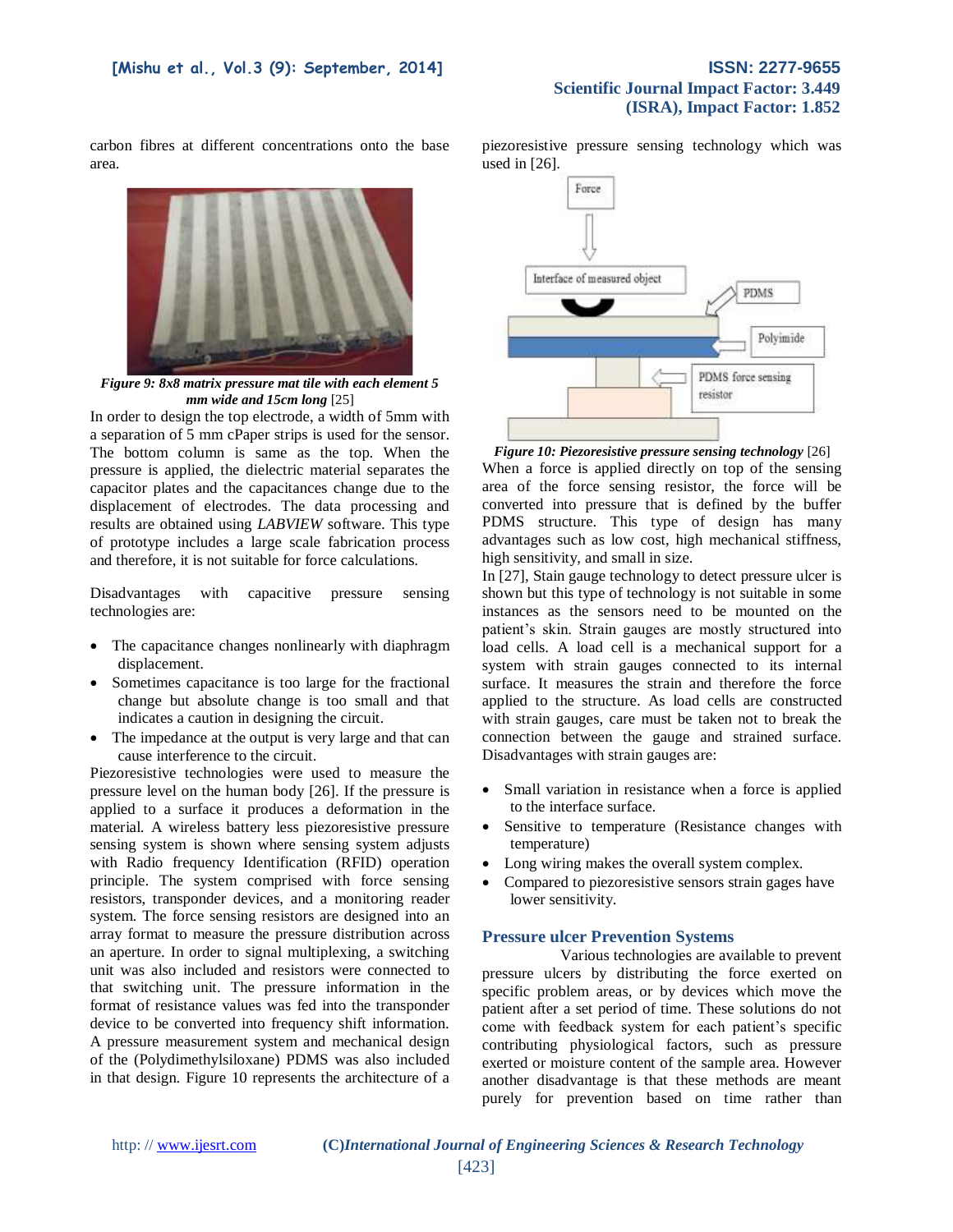prevention based on of physiological factors. Although these prevention technologies provide improvements for the existing treatment of pressure ulcers, none have been accepted as a standard of care globally. Body support surfaces can be categorized into two types; static and dynamic. Static body support surfaces are mainly low tech constant low pressure (CLP) systems [28]. These are classified as foam, air, gel and water mattresses. Furthermore, foam mattresses are classified into two categories such as cold foam mattress (memory less) and viscoelastic foam mattress (also known as memory foam mattresses).

Cold foam (also known as conventional foam) mattresses are made of polyether foam[29][30]. This is elastic foam consisting of many very small closed air cells. After compression it recovers very quickly to its original shape.

Viscoelastic foam mattresses (memory foam mattresses) are also made from polyurethane, but are generally less springy and "remember" the shape of patient's body. This type of mattresses has been used in many pressure ulcer prevention research [31][32].

The advantages of using such kind of mattresses are:

- Strongly reduces the pressure by increasing the contact area between the body and the foam.
- Improves blood circulation by increasing the release of pressure.
- Increases the comfort and stability of the patient.

Viscoelastic foam is characterized by its slow recovery after compression[33]. If a weighted object (e.g. human body) is placed on viscoelastic foam, the foam gradually conforms to the shape of the object, and after the weight is separated, the foam slowly returns to its initial shape. It can also dampen vibration and absorb shock; some can take up to 90% of impact [34][35]. This unique physical characteristic of viscoelastic foam has led to its popularity in healthcare industries for those with impaired mobility, for instance in wheelchairs or hospital beds. Viscoelastic foam mattresses are able to adapt to the shape of the human body and in doing so can distribute pressure over the whole surface very efficiently. Pressure-mapping equipment can be used to analyse the level of weight distribution; some viscoelastic foam manufacturers perform these tests to predict how well the foam might act to reduce pressure.



**Scientific Journal Impact Factor: 3.449**

**(ISRA), Impact Factor: 1.852**

*Figure 11: Memory Foam (viscoelastic)* [33]

A comparison between a conventional foam and viscoelastic foam was done by [35] where it was shown that viscoelastic foams are more suitable for reducing pressures.

The air filled mattress (AM) is also a useful mattress for preventing pressure sores [36][37][38][39][40]. This type of mattress has a series of bladders which are filled with air. These bladders are, in turn, divided into 6 different zones to distribute pressure, with each zone programmed individually. A delay of 3-5 minutes is created to make automatic adjustments to air volumes. Air-filled mattresses are usually bulky and only required in a critical care setting.



*Figure 12: Air filled mattress to assist wound healing and treat pressure ulcers for very high risk users. (EPUAP ulcergrades I to IV)* [36]*.* 

### **Risk Assessment Scales**

Three risk assessment scales currently used by the health-care professionals are only to predict the PU risk type (e.g. low risk/ at risk/ high risk/ very high risk). These are Norton, Braden and Water-Low scales. These scales are used prior to subjects admission into hospital [41][42]. But none of these scales can be used in real time (e.g. when subject is bed bound or chair bound for a long time).All three risk assessment scales are described below.

### **A. Norton Scale**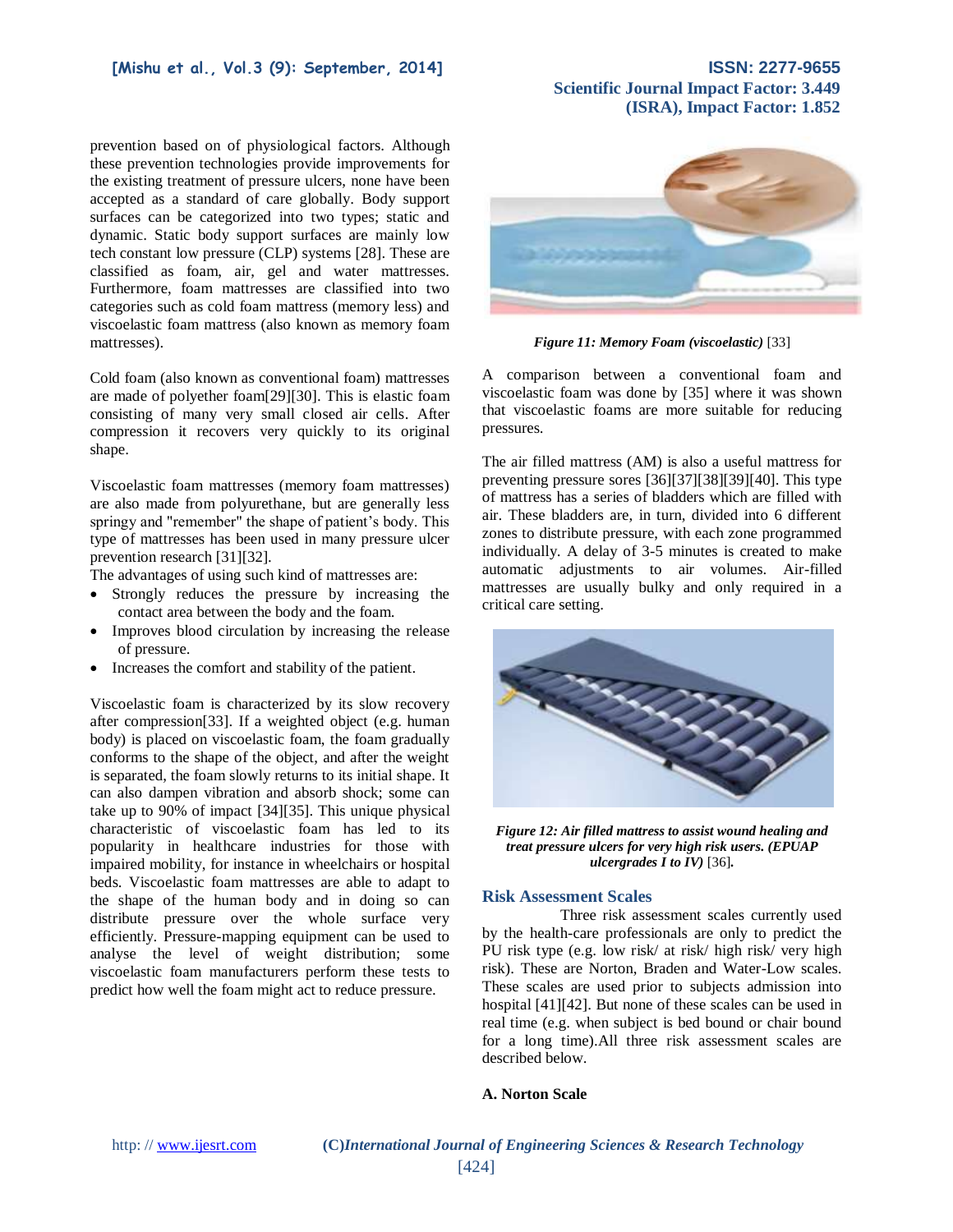The Norton Scale is the first tool for assessing pressure sore risk identification. The main objective of Norton scale was to assess geriatric population[43][44]. This scale has five criteria: physical condition, mental state, activity, mobility, and incontinence. Each criterion is scored from 1 (very bad) to 4 (good)[45]. The highest score is 20. Initially subject with a score of 14 or less was considered as at risk but in 1980, the cut-off was changed to 15 or 16[46].

#### **B. Braden Scale**

Braden scale was the outcome of a study conducted in United States [47]. This assessment scale was developed based on the causes of pressure ulcer and was considered as a consistent tool for the nurses [48]. Braden scale has six criteria: Activity, skin moisture, mobility, friction, nutrition and shear. Each criterion is scored in between 1 to 4. The total score was added at the end. The lower the score, the higher the chance of the subject developing a pressure ulcer. The cut-off was set to 16 to categorize subject at risk of developing PU. But other studies [49][50] show the cut-off was changed to 18 for elderly subject. But this scale does not consider subjects physiological information, tissue malnutrition (organ failure, smoking), neurological deficits (Diabetes, Multiple Sclerosis).

#### **C. Water-Low scale**

The Water-Low scale was developed in 1985 [51][52][53] in a UK hospital. This scale is considered as more comprehensive compared to other two assessment scales. A Water-Low scale includes subject's physiological factors such as age, weight, and sex along with tissue health, skin type, and subjects neurological deficits. The scoring for this scale is from 1-8 for different factors. Finally scores are added and based on the score, risk is predicted. A score of 10 to 14 indicates at risk, 15-19 as high risk and above 19 is very high risk. The scoring values vary from factors to factors. The subject's gender scores 1 for female and 2 for male, whereas neurological deficits are scored as 4-6.

Among all these three scales, Water-Low scale is more subject information oriented because it takes subjects physical parameters such as BMI, age into consideration along with tissue factors, neurological deficits and skin conditions.

### **A Proposal of PU Detection and Prevention Model**

Pressure ulcer is the result of subject's physiological parameters and body support surface interaction. Although there are several technologies available to detect pressure ulcer, none has been adopted as a standard detecting procedure for healthcare. This is

# **Scientific Journal Impact Factor: 3.449 (ISRA), Impact Factor: 1.852**

equally true for prevention techniques. Risk assessment scales are used as a pre-admission tool to assess the risk of pressure ulcer formation but currently there is no integrated risk assessment tool with prevention systems. Also, the current alternating pressure (AP) mattress systems do not support patient specific requirements. So there is a gap between detection and prevention techniques. An integration of detection system together with prevention system would be a significant advance for healthcare industries. A proposed block diagram integrating the above ideas is shown in figure 13.



*Figure 13: Pressure ulcer detection and prevention model*

The block diagram shows the underlying concepts of both detection and prevention systems. The model includes Water-Low score to characterise the physiological parameters of subject's risk factor combined with interfacial pressure at the support surface.. Implementation of such a model would allow detection and prevention at the same time. Moreover, the risk assessment will be subject-specific and can be dynamically monitored and controlled. The currently existing systems do not consider the effect of surface material but they directly measure the applied pressure and are considerably expensive and cumbersome to use. In the proposed architecture the ulceration detection and prevention would be automatic based on mattress properties. By integrating support surface characteristics with human risk factors it will provide patient-specific care for automatic detection. The interface pressurecalculations is based on, material's Young's modulus and viscosityof the mattress or support surface. This, combined with subject's physiological parameters using Water-Low score, will provide actual risk factor. This will allow identifying harmful pressure for individuals and the risk of ulceration in real-time. Based on the pressure level (detected by the threshold interface pressure) the AP mattress (prevention system) will inflate or deflate. This will relieve harmful pressure at the skin surface and subject will have continious blood flow.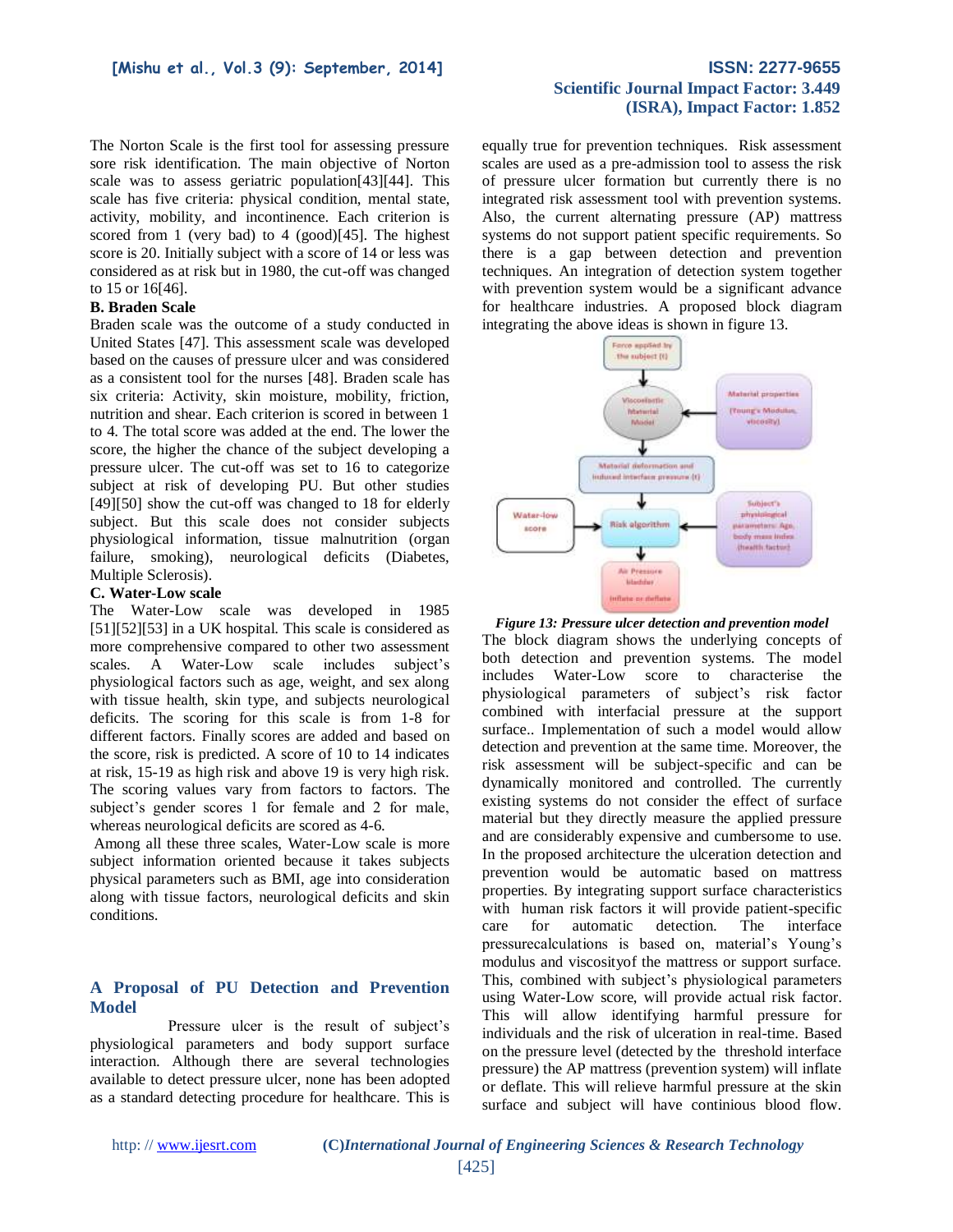### **[Mishu et al., Vol.3 (9): September, 2014] ISSN: 2277-9655**

These ideas have been developed in a graphic user interface (GUI) as shown in figure 14.



*Figure 14: A proposed implemantation of detection and prevention module*

### **Conclusion**

Pressure ulcers are very painful for patients, and affect their quality of life. They also are very costly to society. In this article, a review has been conducted on aetiology, cost, detection and prevention techniques along with risk assessment scales of pressure ulcer. At present there are systems that predict PU risk, and pressure beds to reduce the chance of a PU or enable treatment of one once developed. But no system integrates individual risk to drive pressure bed parameters, and no mattress measures pressures in individuals to compare with their risk. Our proposal is to develop a more accurate risk analysis tool and then use this to set the parameters on an intelligent air bed to inflate and deflate according to individual patient need. By measuring pressures in the bed at the patient interface it could also use real time patient feedback to drive its cycles of inflation and deflation. . The aim of this review has been to identify the requirements of an ideal PU system and propose some new design ideas that could integrate between risk stratification, prevention and then to improve treatment in a manner tailored to individual patient profiles.

### *References*

- *[1] G. Bennett, "The cost of pressure ulcers in the UK," Age Ageing, vol. 33, no. 3, pp. 230–235, May 2004.*
- *[2] C. C. Hsia, K. J. Liou, A. P. W. Aung, V. Foo, W. Huang, and J. Biswas, "Analysis and comparison of sleeping posture classification methods using pressure sensitive bed system," 2009, pp. 6131–6134.*

# **Scientific Journal Impact Factor: 3.449 (ISRA), Impact Factor: 1.852**

- *[3] A. Manohar and D. Bhatia, "Pressure detection and wireless interface for patient bed," 2008, pp. 389–392.*
- *[4] L. R. Solis, A. Liggins, R. R. E. Uwiera, N. Poppe, E. Pehowich, P. Seres, R. B. Thompson, and V. K. Mushahwar, "Distribution of Internal Pressure around Bony Prominences: Implications to Deep Tissue Injury and Effectiveness of Intermittent Electrical Stimulation," Ann. Biomed. Eng., vol. 40, no. 8, pp. 1740–1759, Aug. 2012.*
- *[5] J. Black, M. M. Baharestani, J. Cuddigan, B. Dorner, L. Edsberg, D. Langemo, M. E. Posthauer, C. Ratliff, and G. Taler, "National Pressure Ulcer Advisory Panel's Updated Pressure Ulcer Staging System:," Adv. Skin Wound Care, vol. 20, no. 5, pp. 269–274, May 2007.*
- *[6] L. Schoonhoven, T. Defloor, and M. H. F. Grypdonck, "Incidence of pressure ulcers due to surgery," J. Clin. Nurs., vol. 11, no. 4, pp. 479–487, Jul. 2002.*
- *[7] Y. Zeng, Y. Liu, C. Xu, X. Xu, H. Xu, and G. Sun, "Biomechanical properties of skin in vitro for different expansion methods," Clin. Biomech., vol. 19, no. 8, pp. 853–857, Oct. 2004.*
- *[8] C. Edwards and R. Marks, "Evaluation of biomechanical properties of human skin," Clin. Dermatol., vol. 13, no. 4, pp. 375–380, Jul. 1995.*
- *[9] C. V. Bouten, C. W. Oomens, F. P. Baaijens, and D. L. Bader, "The etiology of pressure ulcers: Skin deep or muscle bound?," Arch. Phys. Med. Rehabil., vol. 84, no. 4, pp. 616– 619, Apr. 2003.*
- *[10] R. K. Daniel, D. L. Priest, and D. C. Wheatley, "Etiologic factors in pressure sores: an experimental model," Arch. Phys. Med. Rehabil., vol. 62, no. 10, pp. 492–498, Oct. 1981.*
- *[11] M. L. Richey, H. K. Richey, and N. A. Fenske, "Aging-related skin changes: development and clinical meaning," Geriatrics, vol. 43, no. 4, pp. 49–52, 57–59, 63–64, Apr. 1988.*
- *[12] A. T. Grazul-Bilska, M. L. Johnson, J. J. Bilski, D. A. Redmer, L. P. Reynolds, A. Abdullah, and K. M. Abdullah, "Wound healing: The role of growth factors," Drugs Today, vol. 39, no. 10, p. 787, 2003.*
- *[13] Y. Chen, M. J. DeVivo, and A. B. Jackson, "Pressure Ulcer Prevalence in People With Spinal Cord Injury: Age-Period-Duration*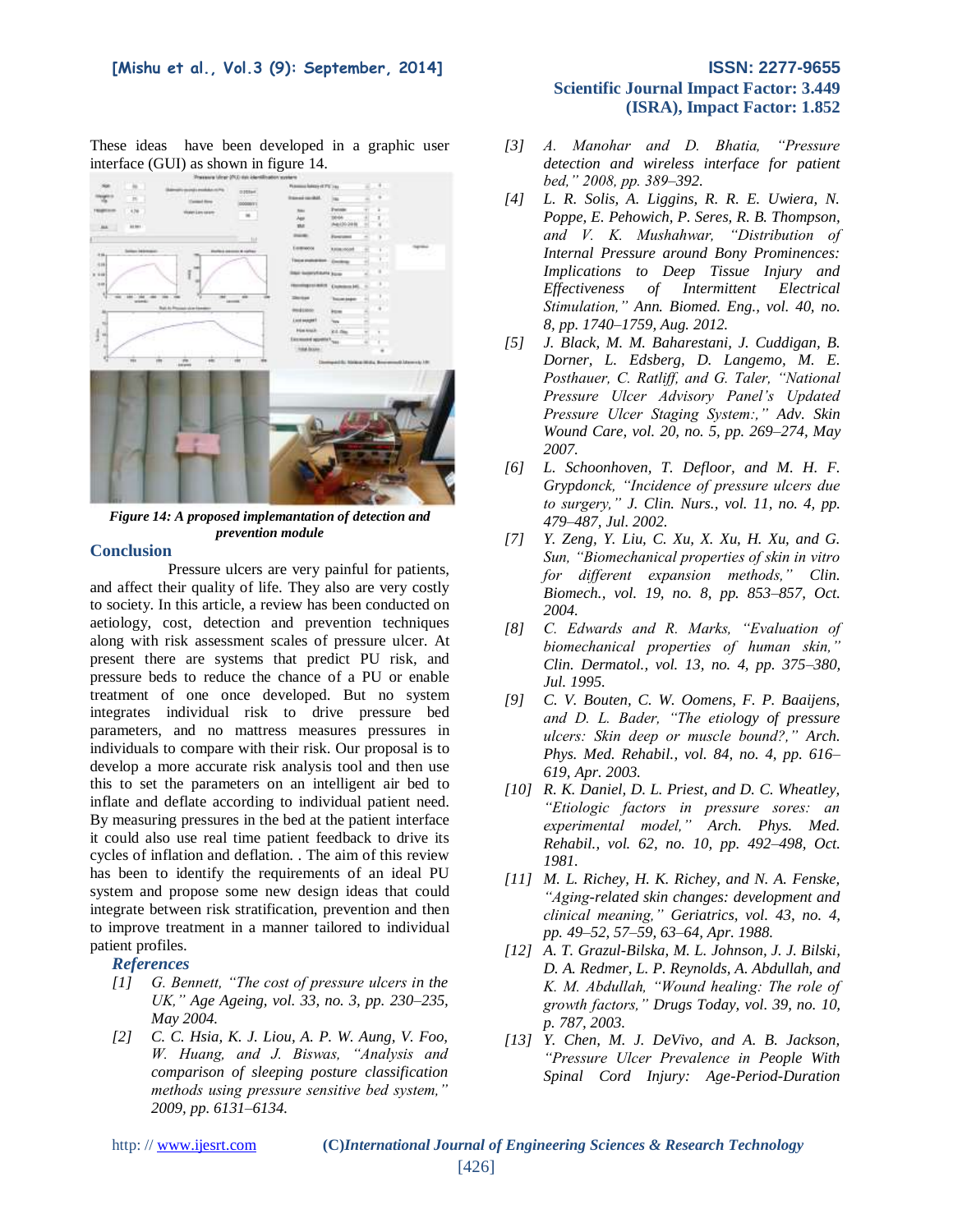*Effects," Arch. Phys. Med. Rehabil., vol. 86, no. 6, pp. 1208–1213, Jun. 2005.*

- *[14] A. C. Ek, G. Gustavsson, and D. H. Lewis, "The local skin blood flow in areas at risk for pressure sores treated with massage," Scand. J. Rehabil. Med., vol. 17, no. 2, pp. 81–86, 1985.*
- *[15] R. J. van Marum, J. H. Meijer, and M. W. Ribbe, "The relationship between pressure ulcers and skin blood flow response after a local cold provocation," Arch. Phys. Med. Rehabil., vol. 83, no. 1, pp. 40–43, Jan. 2002.*
- *[16] D. R. Thomas, "Does Pressure Cause Pressure Ulcers? An Inquiry Into the Etiology of Pressure Ulcers," J. Am. Med. Dir. Assoc., vol. 11, no. 6, pp. 397–405, Jul. 2010.*
- *[17] R. Frantz, G. C. Xakellis, and M. Arteaga, "The effects of prolonged pressure on skin blood flow in elderly patients at risk for pressure ulcers," Decubitus, vol. 6, no. 6, pp. 16–20, Nov. 1993.*
- *[18] J. Posnett and P. J. Franks, "The burden of chronic wounds in the UK," Nurs. Times, vol. 104, no. 3, pp. 44–45, Jan. 2008.*
- *[19] N. Graves, F. Birrell, and M. Whitby, "Effect of Pressure Ulcers on Length of Hospital Stay •," Infect. Control Hosp. Epidemiol., vol. 26, no. 3, pp. 293–297, Mar. 2005.*
- *[20] N. Graves, F. A. Birrell, and M. Whitby, "Modeling the economic losses from pressure ulcers among hospitalized patients in Australia," Wound Repair Regen., vol. 13, no. 5, pp. 462–467, Sep. 2005.*
- *[21] C. H. Lyder, R. Shannon, O. Empleo-Frazier, D. McGeHee, and C. White, "A comprehensive program to prevent pressure ulcers in longterm care: exploring costs and outcomes," Ostomy. Wound Manage., vol. 48, no. 4, pp. 52–62, Apr. 2002.*
- *[22] K. Spilsbury, A. Nelson, N. Cullum, C. Iglesias, J. Nixon, and S. Mason, "Pressure ulcers and their treatment and effects on quality of life: hospital inpatient perspectives," J. Adv. Nurs., vol. 57, no. 5, pp. 494–504, Mar. 2007.*
- *[23] J. Elfehri, F. Boussu, V. Koncar, and C. Vasseur, "Novel approach of ulcer prevention based on pressure distribution control algorithm," 2011, pp. 265–270.*
- *[24] M. Yip, D. D. He, E. Winokur, A. G. Balderrama, R. Sheridan, and Hongshen Ma, "A flexible pressure monitoring system for pressure ulcer prevention," 2009, pp. 1212– 1215.*

# **Scientific Journal Impact Factor: 3.449 (ISRA), Impact Factor: 1.852**

- *[25] J. K. Abraham, S. Sullivan, and S. Ranganathan, "Low-cost and disposable pressure sensor mat for non-invasive sleep and movement monitoring applications," 2011, pp. 4745–4748.*
- *[26] L.-C. Hsu, W.-D. Huang, S.-J. Tang, and J. C. Chiao, "<title&gt;A wireless batteryless piezoresistive pressure sensing system</title>," 2008, p. 72681D– 72681D–10.*
- *[27] Y. Zhu, L. Shen, and J. Song, "Body pressure distribution research and zone design of pocket spring mattresses," 2011, pp. 1656–1659.*
- *[28] C. Bansal, R. Scott, D. Stewart, and C. J. Cockerell, "Decubitus ulcers: A review of the literature," Int. J. Dermatol., vol. 44, no. 10, pp. 805–810, Oct. 2005.*
- *[29] M. van Leen, S. Hovius, J. Neyens, R. Halfens, and J. Schols, "Pressure relief, cold foam or static air? A single center, prospective, controlled randomized clinical trial in a Dutch nursing home," J. Tissue Viability, vol. 20, no. 1, pp. 30–34, Feb. 2011.*
- *[30] M. Malbrain, B. Hendriks, P. Wijnands, D. Denie, A. Jans, J. Vanpellicom, and B. De Keulenaer, "A pilot randomised controlled trial comparing reactive air and active alternating pressure mattresses in the prevention and treatment of pressure ulcers among medical ICU patients," J. Tissue Viability, vol. 19, no. 1, pp. 7–15, Feb. 2010.*
- *[31] L. Gunningberg, "Are patients with or at risk of pressure ulcers allocated appropriate prevention measures?," Int. J. Nurs. Pract., vol. 11, no. 2, pp. 58–67, Apr. 2005.*
- *[32] T. Defloor, D. D. Bacquer, and M. H. F. Grypdonck, "The effect of various combinations of turning and pressure reducing devices on the incidence of pressure ulcers," Int. J. Nurs. Stud., vol. 42, no. 1, pp. 37–46, Jan. 2005.*
- *[33] J. Feuchtinger, R. Bie, T. Dassen, and R. Halfens, "A 4-cm thermoactive viscoelastic foam pad on the operating room table to prevent pressure ulcer during cardiac surgery," J. Clin. Nurs., vol. 15, no. 2, pp. 162–167, Feb. 2006.*
- *[34] J. Nixon, D. McElvenny, S. Mason, J. Brown, and S. Bond, "A sequential randomised controlled trial comparing a dry visco-elastic polymer pad and standard operating table mattress in the prevention of post-operative pressure sores," Int. J. Nurs. Stud., vol. 35, no. 4, pp. 193–203, Aug. 1998.*